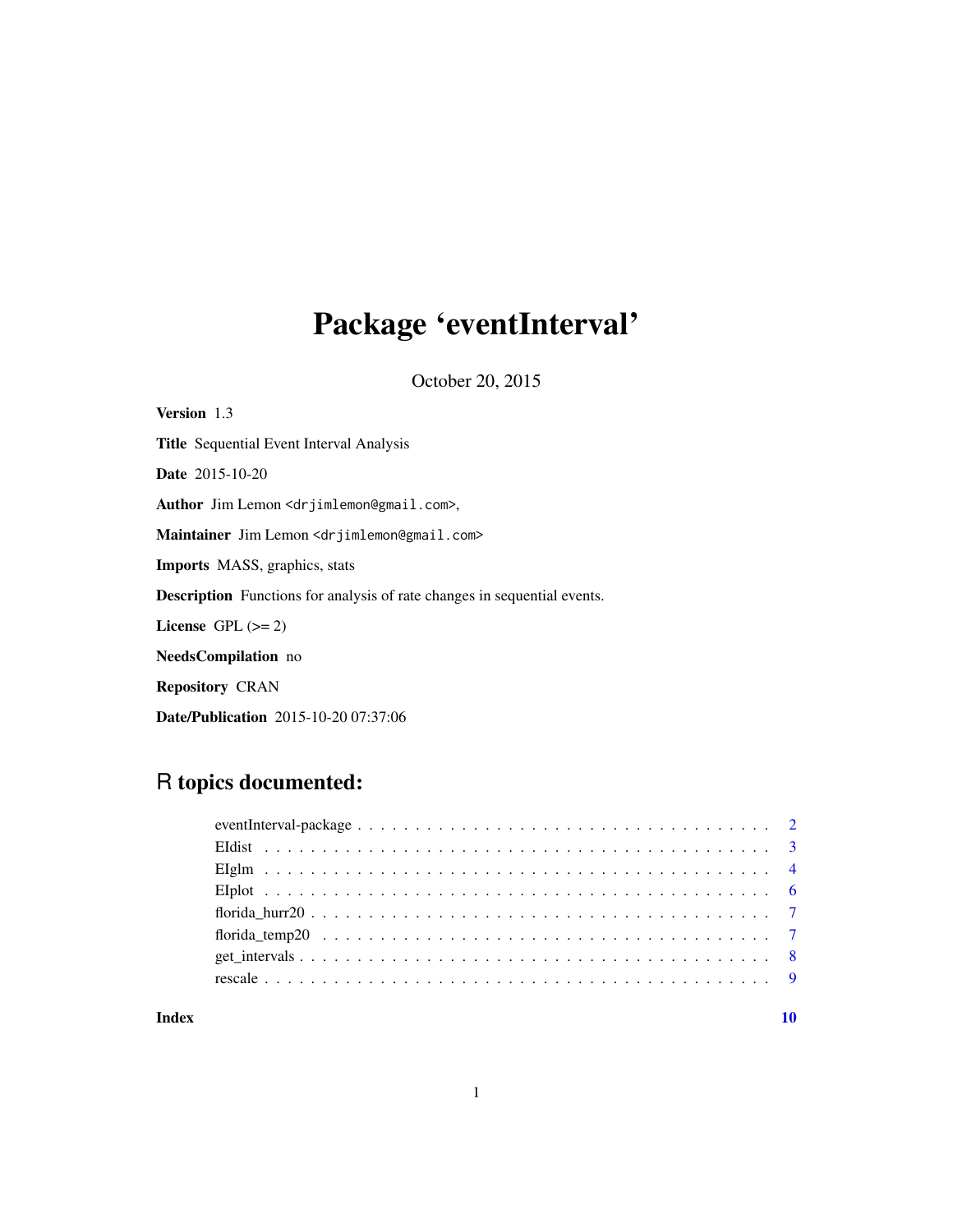<span id="page-1-0"></span>eventInterval-package *Sequential event interval analysis*

#### Description

Functions for analysis of rate changes in sequential events. Appropriate data are the times of observation of well defined events, such as equipment failures or deaths.

#### Details

| Package:  | eventInterval                            |
|-----------|------------------------------------------|
| Version:  | 1.0                                      |
| Date:     | 2013-05-28                               |
| Depends:  | <b>MASS</b>                              |
| License:  | $GPL (=2)$                               |
| Packaged: | 2013-05-28 11:12:16 UTC; root            |
| Built:    | R 3.0.0; ; 2013-05-28 11:12:19 UTC; unix |

Index:

EIglm Perform a GLM with intervals as response variable EIdensity Plot the empirical and theoretical densities of intervals EIplot Plot the intervals against the occurrence of the events rescale scale numeric values into a new range

The basic model is of events that are independent and uniformly distributed in time. This assumption underlies the use of the exponential distribution in the generalized linear models produced by 'EIglm'. In general, it is expected that deviations from uniformly distributed intervals follow a function that is expressed in one or more of the predictors. A predictor that is included by default is the times of the occurrence of the events. This will reveal linear changes in the rate. Other predictors may test for non-linear or cyclic changes in rate.

Event interval analysis can be a useful alternative to Poisson based analysis when few events occur in the counting intervals. Its advantage in power to detect changes in rate diminishes as the number of events increases.

This type of analysis was known as event history analysis, but the phrase is now usually applied to the analysis of the antecedents of events, whether sequential or not.

#### Author(s)

Jim Lemon <jim@bitwrit.com.au>, Maintainer: Jim Lemon <jim@bitwrit.com.au>

#### References

Maguire, B.A., Pearson, E.S. & Wynn, A.H.A. (1952) The time intervals between industrial accidents. Biometrika, 39(1/2): 168-180.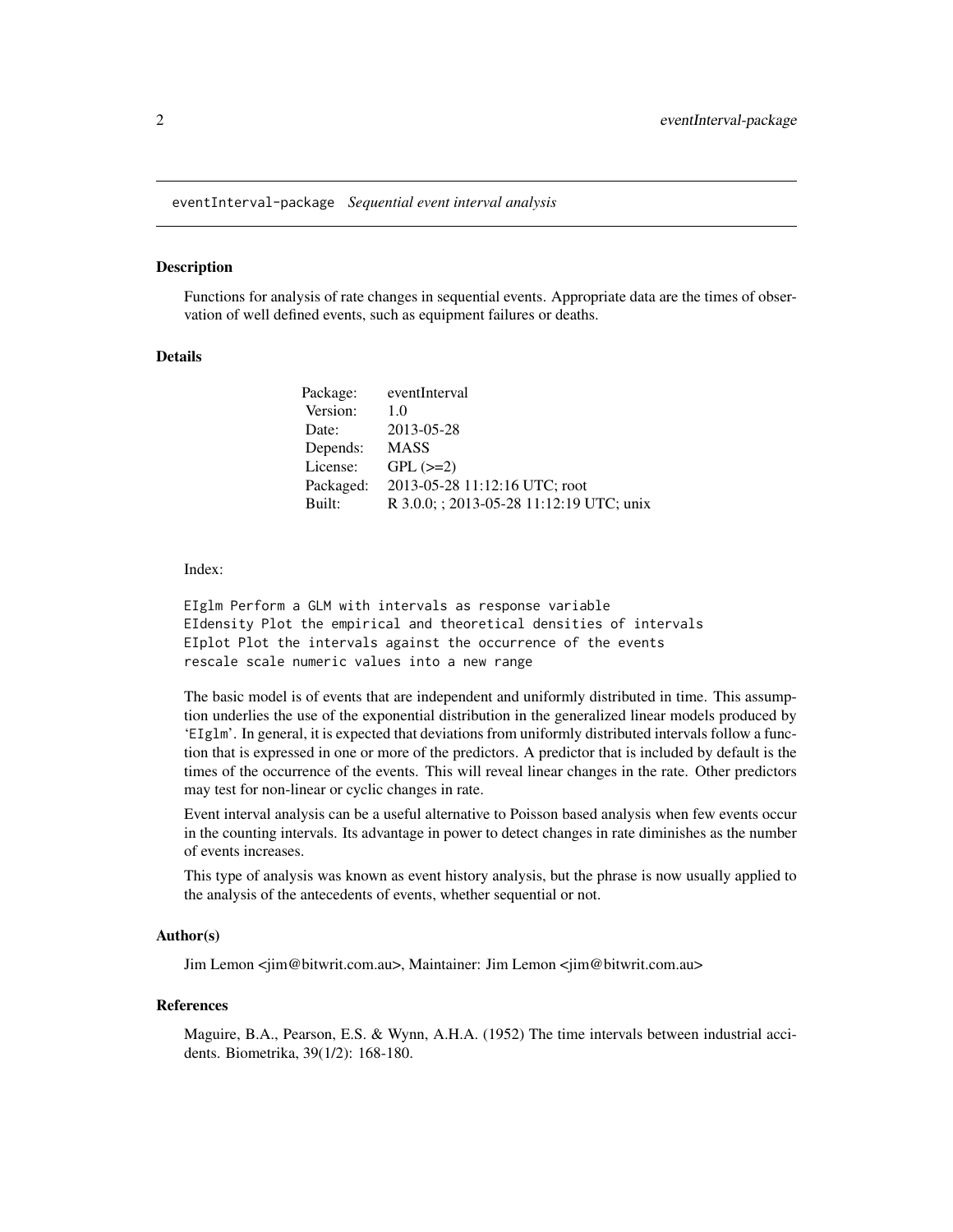#### <span id="page-2-0"></span>EIdist 3

Whitworth, W.A. (1901) Choice and chance. (3rd ed.) Cambridge: Deighton Bell.

Lemon, J. (2014) The analysis of event rates using intervals. The Quantitative Methods for Psychology, 10 (1), 68-76.

EIdist *Plot the empirical and exponential distributions of values*

# Description

Plot the empirical distribution of a set of values.

# Usage

```
EIdist(event_times,nbreaks=10,main="",xlab="",ylab="",
xaxticks=NA,xaxlabs=NA)
```
# Arguments

| event_times | A numeric vector of times of occurrence of events.       |
|-------------|----------------------------------------------------------|
| nbreaks     | The number of breaks desired (but not always delivered). |
| main        | Title for the plot.                                      |
| xlab        | X axis label for the plot.                               |
| ylab        | Y axis label for the plot.                               |
| xaxticks    | Optional X tick mark positions.                          |
| xaxlabs     | Optional X tick labels.                                  |

# Details

'EIdist' calculates the intervals between the times passed in 'event\_times' and plots a histogram of their distribution. It adds a smoothed line based on the 'mids' and 'counts'. It then calls 'fitdistr' from MASS to get an estimated rate for a model exponential distribution. A second line is added to the plot for comparison with the smoothed empirical distribution.

# Value

nil

#### Author(s)

Jim Lemon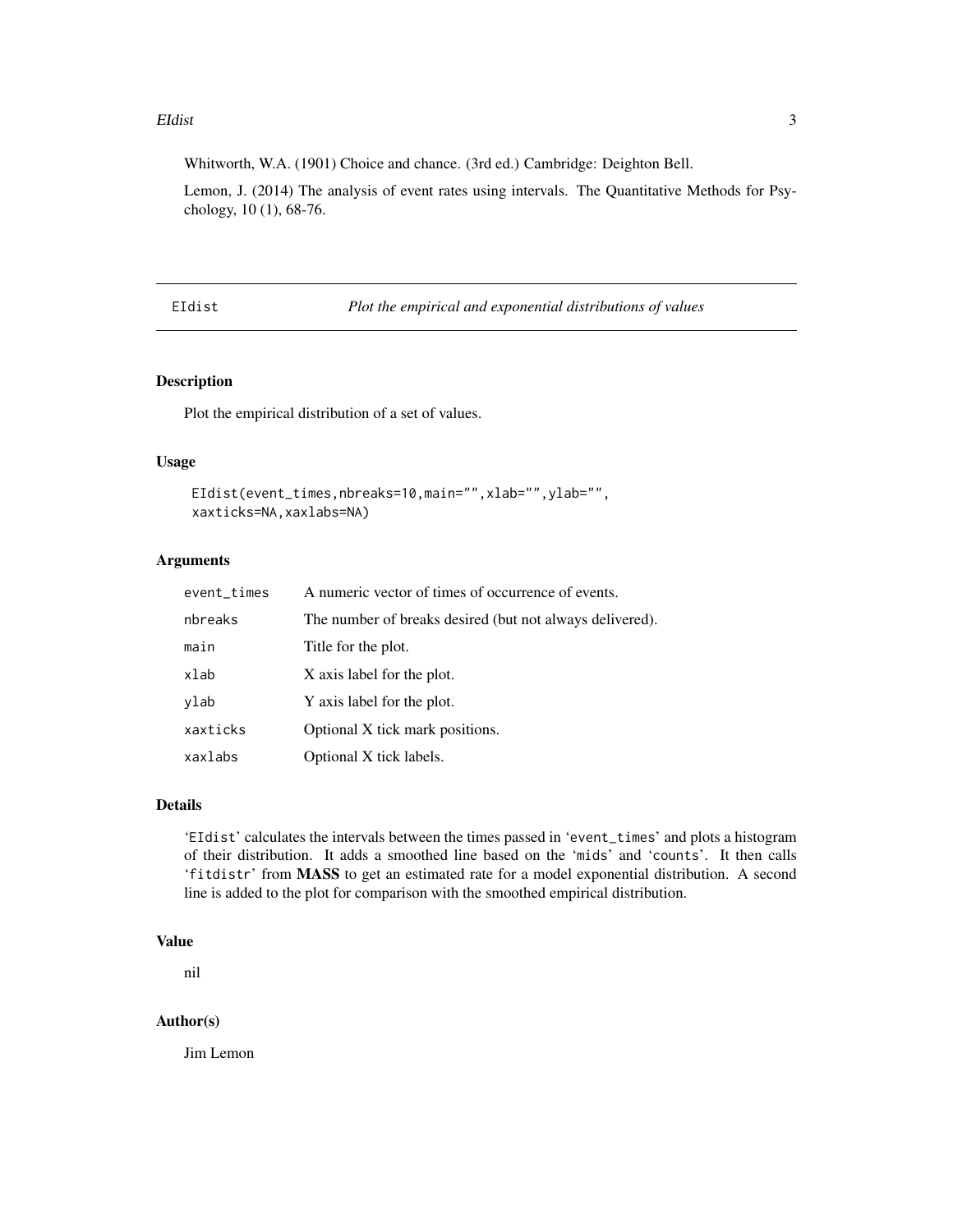<span id="page-3-0"></span>4 EIglm

# Examples

```
## Not run:
# won't pass check due to the call to fitdistr
data(florida_hurr20)
oldloc<-Sys.setlocale("LC_TIME", "C")
fh_dates<-
 as.Date(paste(florida_hurr20$day,florida_hurr20$month,
 florida_hurr20$year,sep="-"),"%d-%B-%Y")
 fh_days<-as.numeric(fh_dates)
fh_ints<-diff(fh_days)
fh_counts<-tabulate(florida_hurr20$year[-1]-1899,nbins=100)
require(MASS)
EIdist(fh_days,main="Empirical distribution of hurricanes",
 xlab="Intervals in days",ylab="Frequencies")
Sys.setlocale("LC_TIME", oldloc)
```

```
## End(Not run)
```
EIglm *Perform a GLM on times of events*

#### Description

Perform a GLM with the intervals between events as the response and the times of the events as a predictor.

#### Usage

EIglm(event\_times,event\_vars=list(),formula=NULL)

#### Arguments

| event times | A numeric vector of times of occurrence of events.        |
|-------------|-----------------------------------------------------------|
| event vars  | Optional predictors to include in the GLM.                |
| formula     | A optional string that can be coerced to a valid formula. |

#### Details

'EIglm' calculates the intervals between the times passed in 'event\_times' and calls 'glm' with 'family="Gamma"'. If the times are not in increasing order, they will be sorted. If there are any zero length intervals, the events that occur in the same time increment are spread out over that time increment.

If more predictors are passed in 'event\_vars' these will be added to the formula passed to 'glm'. When passing predictors based on the events, remember to discard the first value as the intervals are calculated between events. This means that the interval is unknown for the first event.

'EIglm' only tests the effects of the variables specified and does not test interactions. If a more complex model is to be tested, the user must directly call 'glm' and compose a formula for the model (see the last example). Note that because there is no 'data' argument in EIglm, each term in the model must be specified explicitly.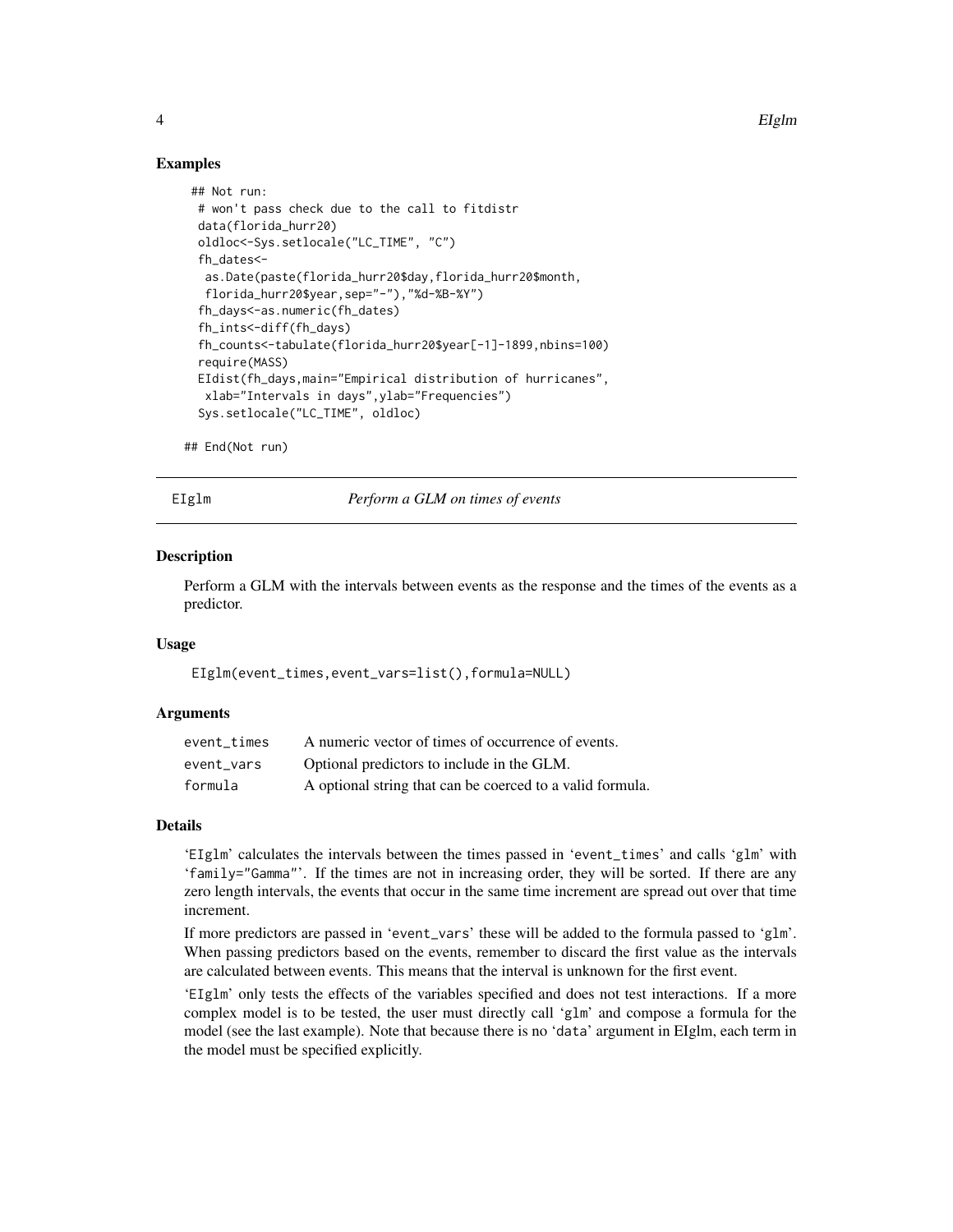#### EIglm 5

# Value

An object of class 'glm'.

# Author(s)

Jim Lemon

# References

Blake, E.S., Rappaport, E.N. & Landsea, C.W. (2007) The deadliest, costliest, and most intense United States tropical cyclones from 1851 to 2006 (and other frequently requested hurricane facts). NOAA Technical Memorandum NWS TPC-5, Miami: National Weather Service.

Florida Climate Center (2013) Florida statewide averaged temperature data (in degrees Fahrenheit). URL: http://climatecenter.fsu.edu/products-services/data/statewide-averages/temperature accessed 28/5/2013

# Examples

```
## Not run:
 # Florida hurricane analysis (20th century)
 data(florida_hurr20)
 oldloc<-Sys.setlocale("LC_TIME", "C")
 fh_dates<-
  as.Date(paste(florida_hurr20$day,florida_hurr20$month,
  florida_hurr20$year,sep="-"),"%d-%B-%Y")
 fh_days<-as.numeric(fh_dates)
 fh_ints<-diff(fh_days)
 fh_counts<-tabulate(florida_hurr20$year[-1]-1899,nbins=100)
 # run a Poisson analysis on the counts
 print(summary(glm(fh_counts~I(1900:1999),family="poisson")))
 EIglm(fh_days)
 data(florida_temp20)
 plot(florida_temp20$year,florida_temp20$Annual,type="b",
   main="Average temperature in Florida",xlab="Year",ylab="degrees F")
 lines(supsmu(florida_temp20$year,florida_temp20$Annual),lwd=2)
 # define a function to match values
 findval<-
  function(x,set) return(which(set %in% x))
 ftemp_years<-florida_temp20$Annual[unlist(sapply(florida_hurr20$year,
  FUN=findval,florida_temp20$year))]
 EIglm(fh_days,list(ft=ftemp_years[-1]))
 Sys.setlocale("LC_TIME", oldloc)
## End(Not run)
# manually performing an event interval GLM
# get the Florida hurricane data
data(florida_hurr20)
# create date values for the events
florida_hurr20$date<-
```
as.Date(paste(florida\_hurr20\$day,florida\_hurr20\$month,

```
florida_hurr20$year,sep="-"),"%d-%B-%Y")
```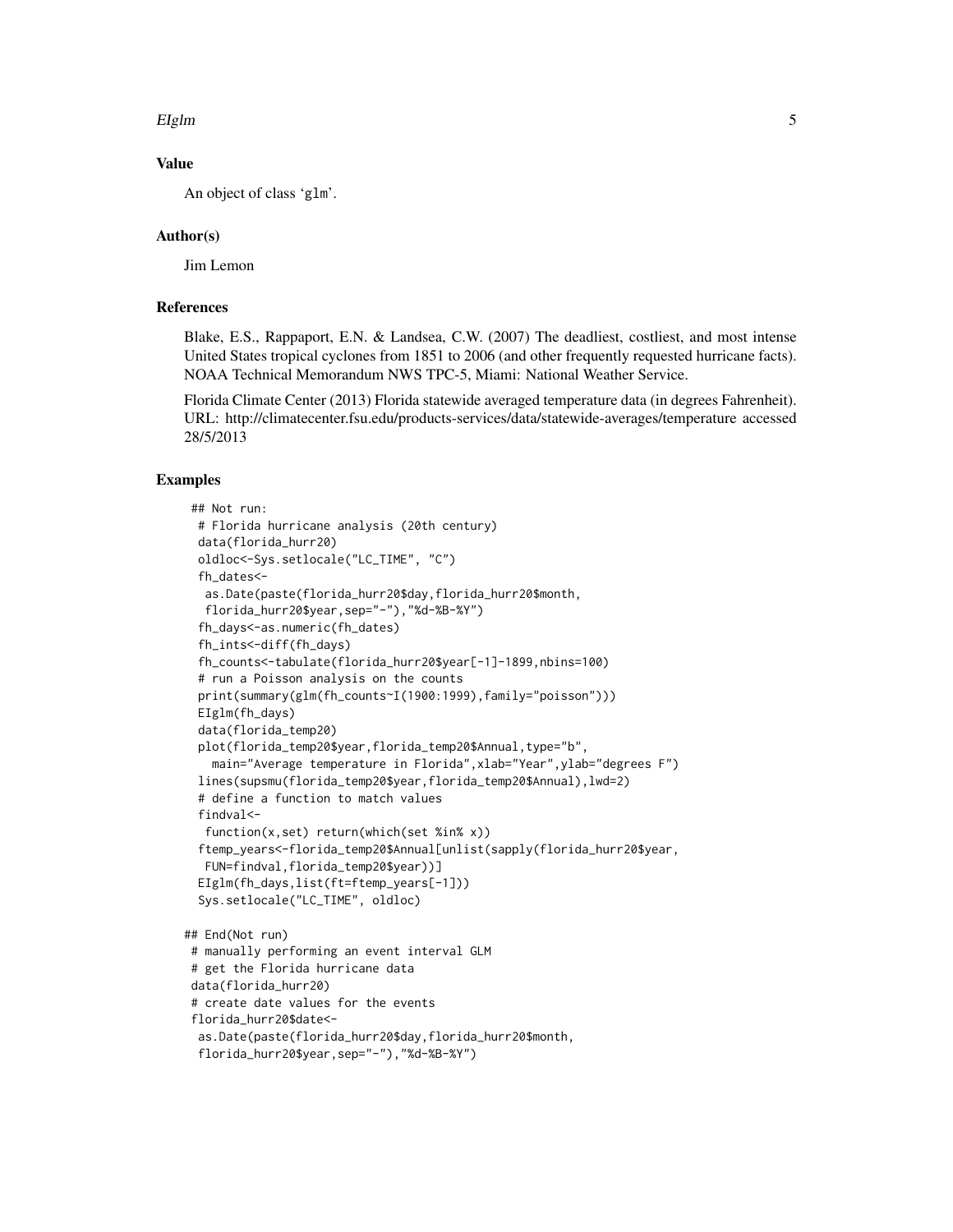```
# convert the dates to numeric values (offsets from 1/1/1970)
florida_hurr20$days<-as.numeric(florida_hurr20$date)
# calculate the intervals, adding NA for the first unknown value
florida_hurr20$ints<-c(NA,diff(florida_hurr20$days))
# first test the default model in EIglm, dropping the first event
summary(glm(ints~days,florida_hurr20[-1,],family="Gamma"))
# test a model predicting intervals with times of occurrence,
# the intensities of the hurricanes and their interaction,
# again dropping the first event
summary(glm(ints~days*category,florida_hurr20[-1,],family="Gamma"))
```
EIplot *Plot the intervals between times against the times*

# Description

Plot the intervals between times against the times.

#### Usage

EIplot(event\_times,main="",xlab="",ylab="",xaxticks=NA,xaxlabs=NA)

# Arguments

| event_times | A numeric vector of times of occurrence of events. |
|-------------|----------------------------------------------------|
| main        | Title for the plot.                                |
| xlab        | X axis label for the plot.                         |
| ylab        | Y axis label for the plot.                         |
| xaxticks    | Optional X tick mark positions.                    |
| xaxlabs     | Optional X tick labels.                            |

# Details

'EIplot' calculates the intervals between the times passed in 'event\_times' and plots a scattergram of intervals against times. It adds a smoothed line and a "rug" of the event times to allow visual inspection for trend.

#### Value

nil

# Author(s)

Jim Lemon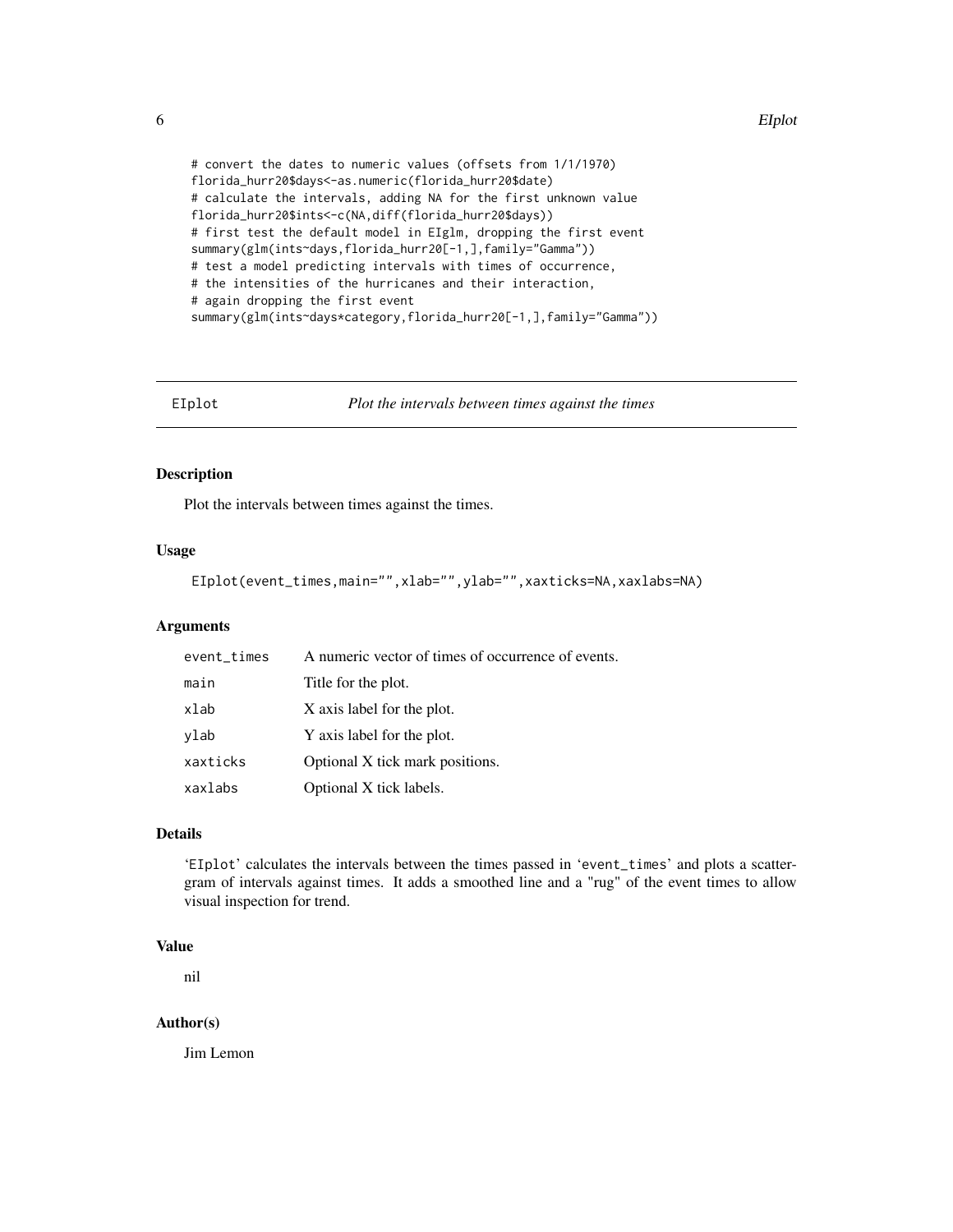# <span id="page-6-0"></span>florida\_hurr20 7

# Examples

```
# Florida hurricane analysis (20th century)
data(florida_hurr20)
oldloc<-Sys.setlocale("LC_TIME", "C")
fh_dates<-
as.Date(paste(florida_hurr20$day,florida_hurr20$month,
florida_hurr20$year,sep="-"),"%d-%B-%Y")
fh_days<-as.numeric(fh_dates)
fh_ints<-diff(fh_days)
fh_counts<-tabulate(florida_hurr20$year[-1]-1899,nbins=100)
EIplot(fh_days,main="Florida hurricanes, 1900-1999",
xlab="Year",ylab="Interval between hurricanes (days)",
xaxticks=as.Date(as.character(seq(1900,2000,by=20)),"%Y"),
xaxlabs=seq(1900,2000,by=20))
Sys.setlocale("LC_TIME", oldloc)
```
florida\_hurr20 *Hurricanes affecting Florida, USA from 1900-1999*

#### **Description**

Atlantic hurricanes recorded as affecting Florida, USA during the 20th century.

#### Usage

```
data(florida_hurr20)
```
#### Source

Blake, E.S., Rappaport, E.N. & Landsea, C.W. (2007) The deadliest, costliest, and most intense United States tropical cyclones from 1851 to 2006 (and other frequently requested hurricane facts). NOAA Technical Memorandum NWS TPC-5, Miami: National Weather Service.

florida\_temp20 *Average temperatures in Florida, USA from 1900-1999*

#### Description

Average statewide temperatures in Florida, USA from 1900-1999.

#### Usage

data(florida\_temp20)

#### Source

Florida Climate Center (2013) Florida statewide averaged temperature data (in degrees Fahrenheit). URL: http://climatecenter.fsu.edu/products-services/data/statewide-averages/temperature accessed 28/5/2013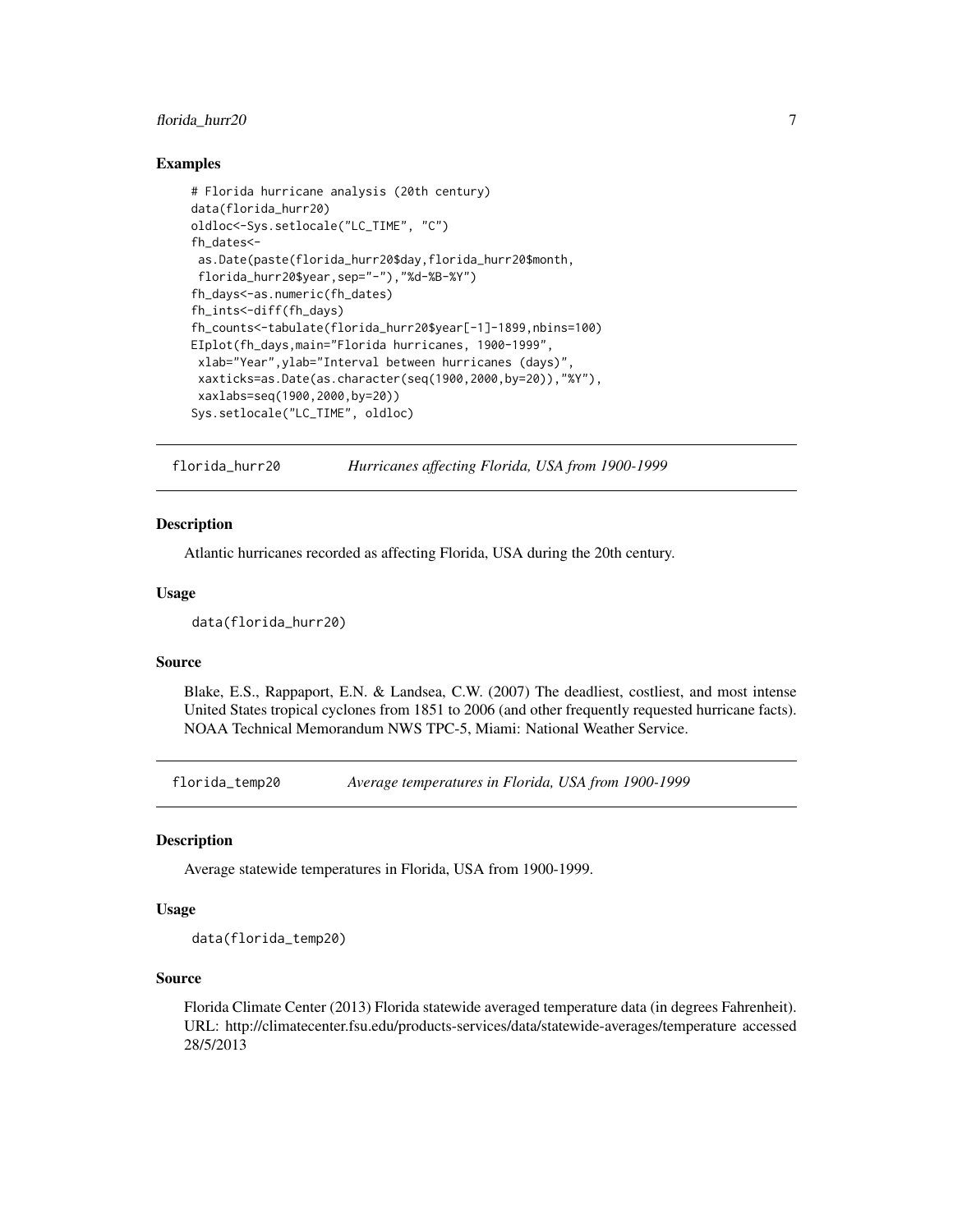<span id="page-7-0"></span>

# Description

Calculate the intervals between a series of times, spreading out equal times in one unit of time.

#### Usage

get\_intervals(event\_times)

#### Arguments

event\_times A numeric vector of times of occurrence of events.

# Details

'get\_intervals' calculates the intervals between the times passed in 'event\_times', adding increments to spread out times that are exactly the same. This can be a problem when the times are integers, as in days. The spreading out of events avoids zero intervals. The rationale for this is that even if more than event occurred on the same day, it is extremely unlikely that the events occurred at exactly the same time of day. The best estimate of the times of day is a uniform distribution over one day.

# Value

a vector of intervals between the vector of times passed

#### Author(s)

Jim Lemon

# Examples

```
event_times<-c(1,3,5,5,7,9,10,10,10,12)
get_intervals(event_times)
```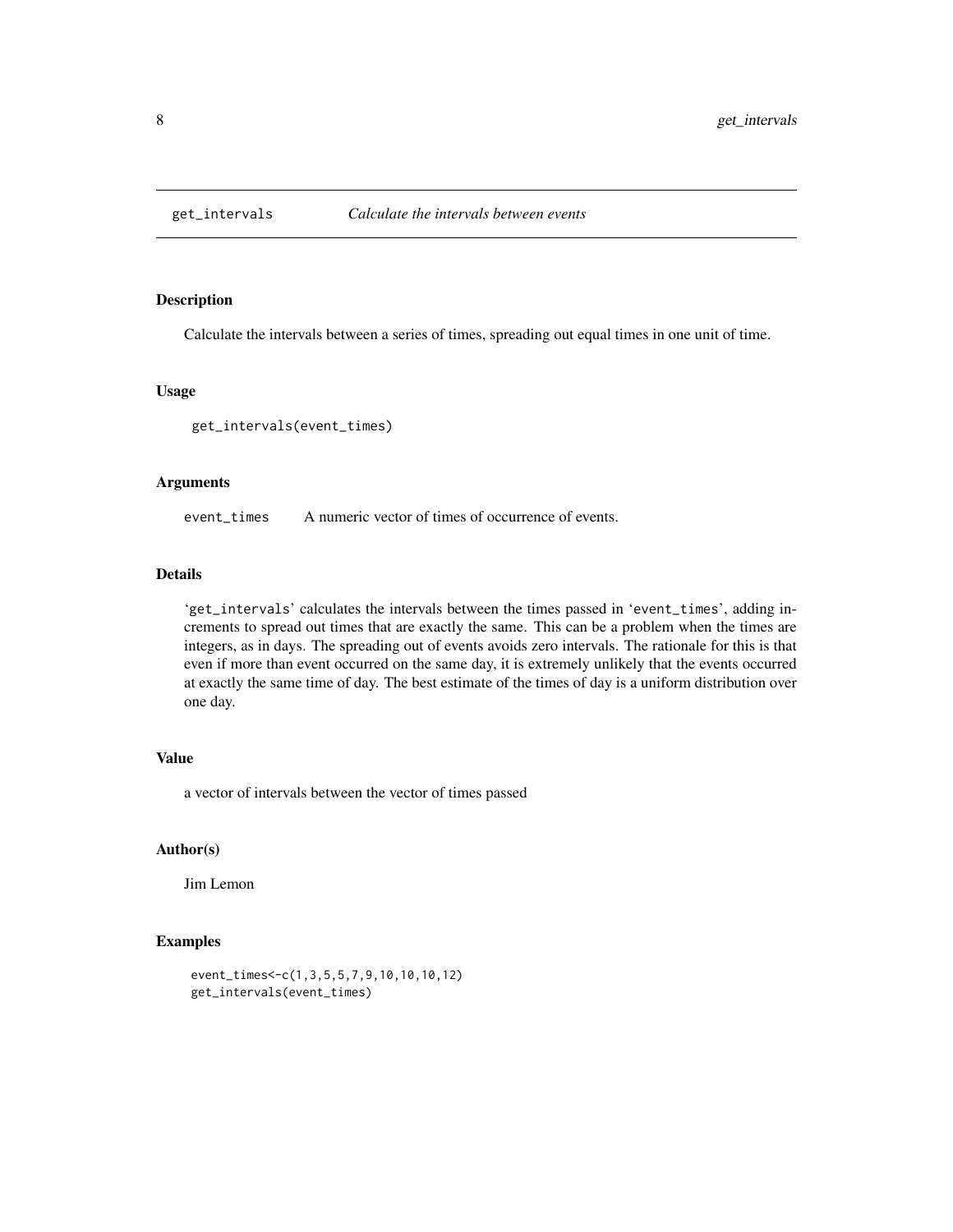<span id="page-8-0"></span>

# Description

Scale a vector or matrix of numbers into a new range.

# Usage

```
rescale(x,newrange)
```
# Arguments

|          | A numeric vector, matrix or data frame.                                   |
|----------|---------------------------------------------------------------------------|
| newrange | The minimum and maximum value of the range into which 'x' will be scaled. |

# Details

'rescale' performs a simple linear conversion of 'x' into the range specified by 'newrange'. Only numeric vectors, matrices or data frames with some variation will be accepted. NAs are now preserved - formerly the function would fail.

#### Value

On success, the rescaled object, otherwise the original object.

## Author(s)

Jim Lemon

# Examples

```
# scale one vector into the range of another
normal.counts<-rnorm(100)
normal.tab<-tabulate(cut(normal.counts,breaks=seq(-3,3,by=1)))
normal.density<-rescale(dnorm(seq(-3,3,length=100)),range(normal.tab))
# now plot them
plot(c(-2.5,-1.5,-0.5,0.5,1.5,2.5),normal.tab,xlab="X values",
type="h",col="green")
lines(seq(-3,3,length=100),normal.density,col="blue")
```